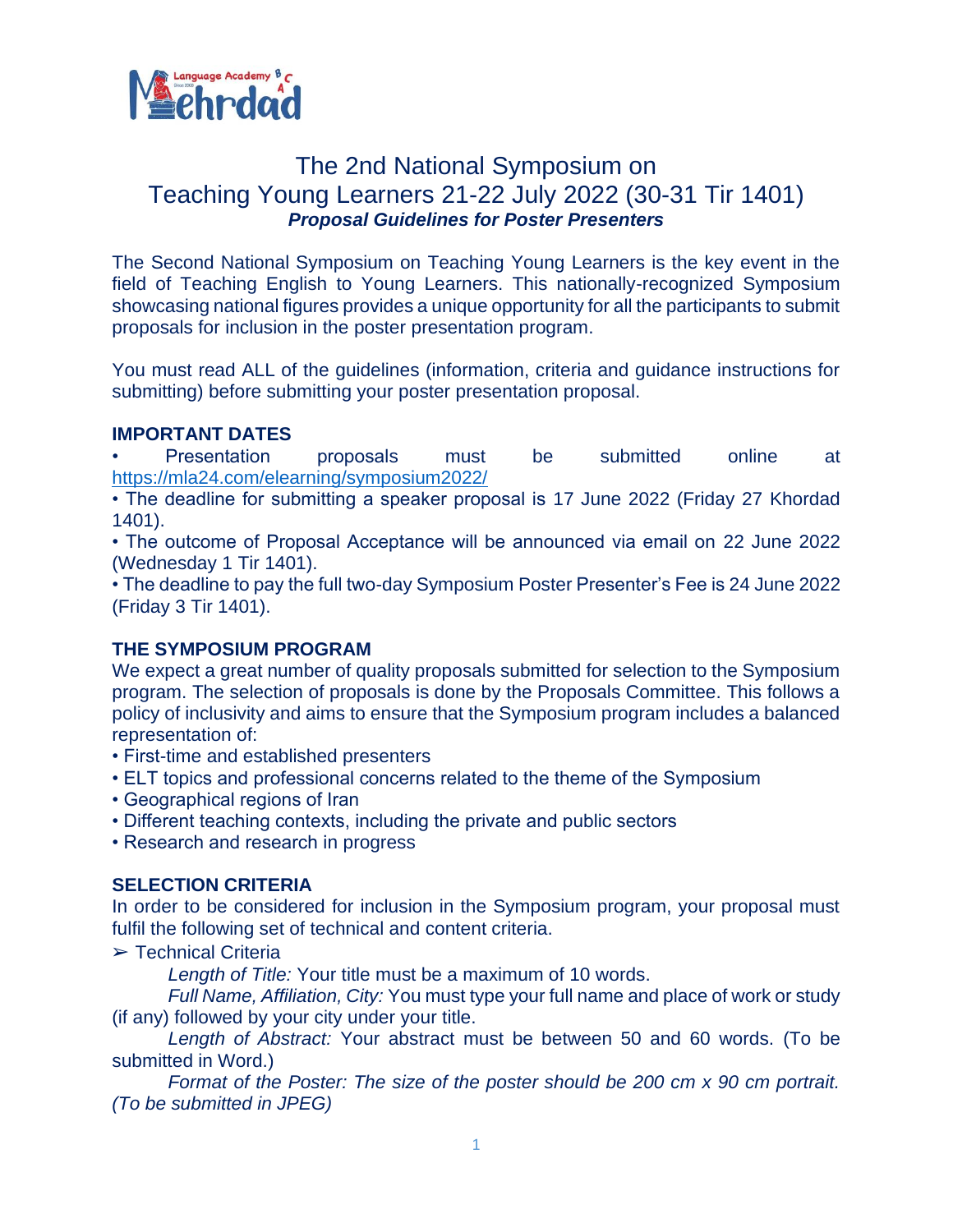

*Audience Focus:* You must clarify the audience focus associated with your presentation (i.e., experienced, less-experienced, Very Young Learners teachers, Young Learners teachers, Adolescence Teachers, etc.)

#### ➢ Content Criteria

*Clarity:* Your title should communicate what you are going to talk about to your potential audience in the program without being gimmicky or using unnecessary technical jargon. In your abstract, you must clearly state exactly what you are going to talk about.

*Content:* It must be clear from your abstract that you have something new to say or that you plan to shed some new light on a topic.

*Relevance:* In your abstract, it must be clear how your audience can apply what you say to their own context. This is especially important if you are planning to describe a course, project or product, or if your presentation relies heavily on a description of a local situation.

*Specificity:* If your session is based on research, it must be clear in your abstract that you are going to report on a completed study or on a significant phase that has been completed and that what you report is applicable or relevant to the wider ELT sector.

*Audience:* It must be clear from your abstract that you have catered for the level of knowledge of your target audience which you have indicated in your choice of audience focuses.

*Coherence:* Your session title and abstract must clearly reflect each other.

*Timing and Amount:* As of a poster presentation, there is no time limit but you should be able to present your poster for interested audience concisely.

## **OTHER CONDITIONS TO NOTE**

- $\checkmark$  You will be scheduled on any of the two Symposium days and we will let you know on which day your session takes place in a separate email on 8 July 2022 (17 Tir 1401). If you are not staying for the full Symposium, please do not book your travel until we tell you which day you are presenting on.
- $\checkmark$  Please note that any presenter failing to deliver their presentation without first informing the Symposium Organizer by 11 July 2022 (20 Tir 1401) will not be entitled to submit a proposal for Symposium the following year.
- $\checkmark$  You must ensure that you have permission to use any materials that you plan to show in your presentation and that there is nothing in your presentation that may contravene copyright law and academic integrity.
- $\checkmark$  Please be noted that your poster presentation will be scheduled in the refreshment breaks and will be located in the common areas outside the plenary hall.
- $\checkmark$  The payment of on-site registration fee is essential and it does not cover the expenses related to poster printing. The print expenses should be paid in cash as soon as you receive your poster at the registration desk.